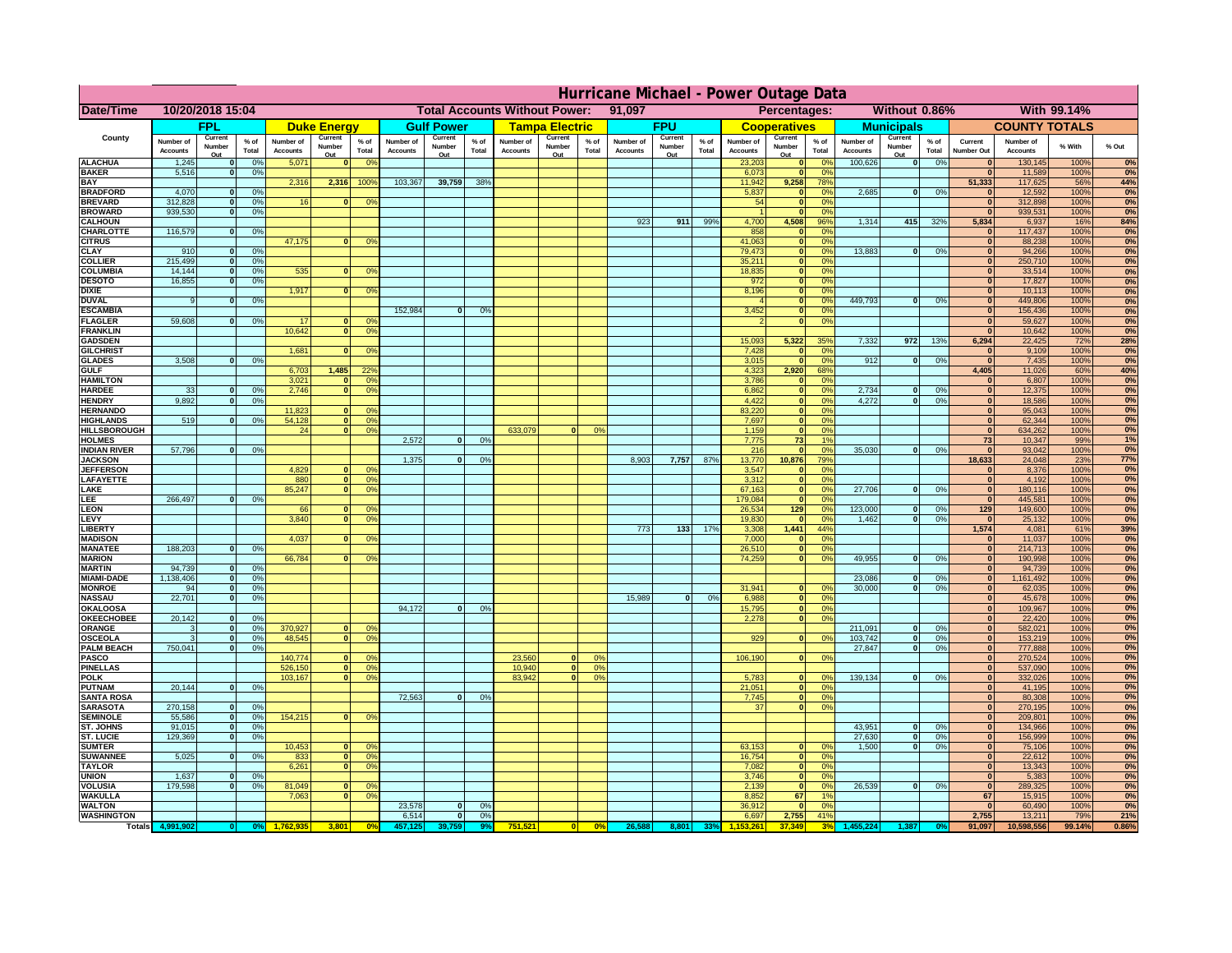# 10/20/2018 3:04 PM Hurricane Michael

| <b>Power Provider</b>                   | <b>County</b>       | <b>Number of Customers</b> | <b>Current Number Out</b> | <b>Outage Percentage</b> | <b>Estimated Restore Time</b> |
|-----------------------------------------|---------------------|----------------------------|---------------------------|--------------------------|-------------------------------|
|                                         |                     |                            |                           |                          |                               |
| <b>Gulf Power Company</b>               | BAY                 | 103,367                    | 39,759                    | 38.46%                   | >5 days                       |
| West Florida Electric Cooperative, Inc. | <b>JACKSON</b>      | 13,723                     | 10,829                    | 78.91%                   | >5 days                       |
| Gulf Coast Electric Cooperative, Inc.   | BAY                 | 11,942                     | 9,258                     | 77.52%                   | >5 days                       |
| Florida Public Utilities Corporation    | <b>JACKSON</b>      | 8,903                      | 7,757                     | 87.13%                   | >5 days                       |
| Talquin Electric Cooperative, Inc.      | GADSDEN             | 15,093                     | 5,322                     | 35.26%                   | 72                            |
| Gulf Coast Electric Cooperative, Inc.   | <b>GULF</b>         | 4,323                      | 2,920                     | 67.55%                   | >5 days                       |
|                                         |                     |                            |                           |                          |                               |
| West Florida Electric Cooperative, Inc. | CALHOUN             | 2,852                      | 2,665                     | 93.44%                   | >5 days                       |
| West Florida Electric Cooperative, Inc. | WASHINGTON          | 4,260                      | 2,404                     | 56.43%                   | >5 days                       |
| <b>Duke Energy</b>                      | BAY                 | 2,316                      | 2,316                     | 100.00%                  | TBD                           |
| Gulf Coast Electric Cooperative, Inc.   | CALHOUN             | 1,848                      | 1,843                     | 99.73%                   | >5 days                       |
| <b>Duke Energy</b>                      | <b>GULF</b>         | 6,703                      | 1,485                     | 22.15%                   | <b>TBD</b>                    |
| Talquin Electric Cooperative, Inc.      | <b>LIBERTY</b>      | 3,308                      | 1,441                     | 43.56%                   | >5 days                       |
|                                         |                     |                            |                           |                          |                               |
| Florida Public Utilities Corporation    | CALHOUN             | 923                        | 911                       | 98.70%                   | >5 days                       |
| City of Quincy                          | GADSDEN             | 4,768                      | 599                       | 12.56%                   | $>72$                         |
| City of Blountstown                     | <b>CALHOUN</b>      | 1,314                      | 415                       | 31.58%                   | $>72$                         |
| Chattahoochee Electric                  | GADSDEN             | 1,173                      | 373                       | 31.80%                   | $>72$                         |
| Gulf Coast Electric Cooperative, Inc.   | <b>WASHINGTON</b>   | 2,437                      | 351                       | 14.40%                   | >5 days                       |
| Florida Public Utilities Corporation    | LIBERTY             | 773                        | 133                       | 17.21%                   | >5 days                       |
|                                         |                     |                            |                           |                          |                               |
| Talquin Electric Cooperative, Inc.      | LEON                | 26,534                     | 129                       | 0.49%                    | 48                            |
| West Florida Electric Cooperative, Inc. | <b>HOLMES</b>       | 7,482                      | 73                        | 0.98%                    | >5 days                       |
| Talquin Electric Cooperative, Inc.      | <b>WAKULLA</b>      | 8,852                      | 67                        | 0.76%                    | 24                            |
| Gulf Coast Electric Cooperative, Inc.   | <b>JACKSON</b>      | 47                         | 47                        | 100.00%                  | >5 days                       |
| Central Florida Electric Cooperative    | <b>ALACHUA</b>      | 875                        | $\mathbf 0$               | 0.00%                    | <b>TBD</b>                    |
|                                         |                     |                            | $\mathbf 0$               |                          |                               |
| Central Florida Electric Cooperative    | <b>DIXIE</b>        | 7,595                      |                           | 0.00%                    | TBD                           |
| Central Florida Electric Cooperative    | <b>GILCHRIST</b>    | 7,424                      | $\mathbf 0$               | 0.00%                    | Restored                      |
| Central Florida Electric Cooperative    | LAFAYETTE           | 9                          | $\mathbf 0$               | 0.00%                    | <b>TBD</b>                    |
| Central Florida Electric Cooperative    | LEVY                | 17,513                     | $\mathbf 0$               | 0.00%                    | Restored                      |
| Central Florida Electric Cooperative    | <b>MARION</b>       | 9                          | $\mathbf 0$               | 0.00%                    | TBD                           |
| Choctawhatchee Electric Cooperative     | <b>HOLMES</b>       | 293                        | $\mathbf 0$               | 0.00%                    | Restored                      |
|                                         |                     |                            |                           |                          |                               |
| Choctawhatchee Electric Cooperative     | <b>OKALOOSA</b>     | 15,795                     | $\mathbf 0$               | 0.00%                    | Restored                      |
| Choctawhatchee Electric Cooperative     | <b>SANTA ROSA</b>   | 201                        | $\mathbf 0$               | 0.00%                    | Restored                      |
| Choctawhatchee Electric Cooperative     | <b>WALTON</b>       | 36,812                     | 0                         | 0.00%                    | Restored                      |
| City of Alachua                         | <b>ALACHUA</b>      | 4,426                      | $\mathbf 0$               | 0.00%                    | <b>TBD</b>                    |
| City of Bartow                          | <b>POLK</b>         | 11,790                     | 0                         | 0.00%                    | TBD                           |
|                                         | <b>SUMTER</b>       | 1,500                      | $\mathbf 0$               | 0.00%                    | <b>TBD</b>                    |
| City of Bushnell                        |                     |                            |                           |                          |                               |
| City of Clewiston                       | <b>HENDRY</b>       | 4,272                      | 0                         | 0.00%                    | TBD                           |
| City of Fort Meade                      | <b>POLK</b>         | 2,379                      | $\mathbf 0$               | 0.00%                    | <b>TBD</b>                    |
| City of Havana                          | GADSDEN             | 1,391                      | $\pmb{0}$                 | 0.00%                    | Restored                      |
| City of Leesburg                        | LAKE                | 22,000                     | $\mathbf 0$               | 0.00%                    | <b>TBD</b>                    |
| City of Moore Haven                     | <b>GLADES</b>       | 912                        | 0                         | 0.00%                    | TBD                           |
| City of Mount Dora                      | LAKE                | 5,706                      | $\pmb{0}$                 | 0.00%                    | <b>TBD</b>                    |
|                                         |                     |                            |                           |                          |                               |
| City of Newberry                        | <b>ALACHUA</b>      | 1,727                      | $\pmb{0}$                 | 0.00%                    | TBD                           |
| City of Starke                          | <b>BRADFORD</b>     | 2,685                      | $\mathbf 0$               | 0.00%                    | <b>TBD</b>                    |
| City of Tallahassee                     | LEON                | 123,000                    | $\mathbf 0$               | 0.00%                    | Restored                      |
| City of Vero Beach                      | <b>INDIAN RIVER</b> | 35,030                     | $\mathbf 0$               | 0.00%                    | <b>TBD</b>                    |
| City of Wauchula                        | HARDEE              | 2,734                      | 0                         | 0.00%                    | <b>TBD</b>                    |
| City of Williston                       | LEVY                | 1,462                      | $\mathbf 0$               | 0.00%                    | <b>TBD</b>                    |
|                                         |                     |                            | $\mathbf 0$               |                          |                               |
| City of Winter Park                     | ORANGE              | 13,941                     |                           | 0.00%                    | TBD                           |
| Clay Electric Cooperative               | <b>ALACHUA</b>      | 22,328                     | $\pmb{0}$                 | 0.00%                    | TBD                           |
| Clay Electric Cooperative               | <b>BAKER</b>        | 2,476                      | 0                         | 0.00%                    | TBD                           |
| Clay Electric Cooperative               | <b>BRADFORD</b>     | 5,837                      | 0                         | 0.00%                    | <b>TBD</b>                    |
| Clay Electric Cooperative               | <b>CLAY</b>         | 79,473                     | 0                         | 0.00%                    | TBD                           |
| Clay Electric Cooperative               | <b>COLUMBIA</b>     | 16,922                     | $\pmb{0}$                 | 0.00%                    | TBD                           |
|                                         |                     |                            |                           |                          |                               |
| Clay Electric Cooperative               | <b>DUVAL</b>        | 4                          | 0                         | 0.00%                    | TBD                           |
| Clay Electric Cooperative               | <b>FLAGLER</b>      | $\overline{2}$             | $\pmb{0}$                 | 0.00%                    | TBD                           |
| Clay Electric Cooperative               | <b>GILCHRIST</b>    | $\sqrt{4}$                 | 0                         | 0.00%                    | TBD                           |
| Clay Electric Cooperative               | LAKE                | 2,239                      | $\pmb{0}$                 | 0.00%                    | <b>TBD</b>                    |
| Clay Electric Cooperative               | LEVY                | 712                        | 0                         | 0.00%                    | TBD                           |
| Clay Electric Cooperative               | <b>MARION</b>       | 16,301                     | $\pmb{0}$                 | 0.00%                    | <b>TBD</b>                    |
|                                         |                     |                            |                           |                          |                               |
| Clay Electric Cooperative               | PUTNAM              | 21,051                     | 0                         | 0.00%                    | TBD                           |
| Clay Electric Cooperative               | SUWANNEE            | 5                          | $\pmb{0}$                 | 0.00%                    | TBD                           |
| Clay Electric Cooperative               | <b>UNION</b>        | 3,746                      | 0                         | 0.00%                    | TBD                           |
| Clay Electric Cooperative               | <b>VOLUSIA</b>      | 2,139                      | $\pmb{0}$                 | 0.00%                    | TBD                           |
| Duke Energy                             | <b>ALACHUA</b>      | 5,071                      | 0                         | 0.00%                    | Restored                      |
| Duke Energy                             | <b>BREVARD</b>      | 16                         | $\pmb{0}$                 | 0.00%                    | Restored                      |
|                                         |                     |                            |                           |                          |                               |
| Duke Energy                             | <b>CITRUS</b>       | 47,175                     | $\pmb{0}$                 | 0.00%                    | Restored                      |
| Duke Energy                             | <b>COLUMBIA</b>     | 535                        | $\pmb{0}$                 | 0.00%                    | Restored                      |
| Duke Energy                             | <b>DIXIE</b>        | 1,917                      | $\mathbf 0$               | 0.00%                    | Restored                      |
| <b>Duke Energy</b>                      | <b>FLAGLER</b>      | 17                         | $\pmb{0}$                 | 0.00%                    | Restored                      |
| Duke Energy                             | <b>FRANKLIN</b>     | 10,642                     | $\mathbf 0$               | 0.00%                    | Restored                      |
| <b>Duke Energy</b>                      | <b>GILCHRIST</b>    | 1,681                      | $\pmb{0}$                 | 0.00%                    | Restored                      |
|                                         |                     |                            |                           |                          |                               |
| Duke Energy                             | <b>HAMILTON</b>     | 3,021                      | $\pmb{0}$                 | 0.00%                    | Restored                      |
| <b>Duke Energy</b>                      | HARDEE              | 2,746                      | $\pmb{0}$                 | 0.00%                    | Restored                      |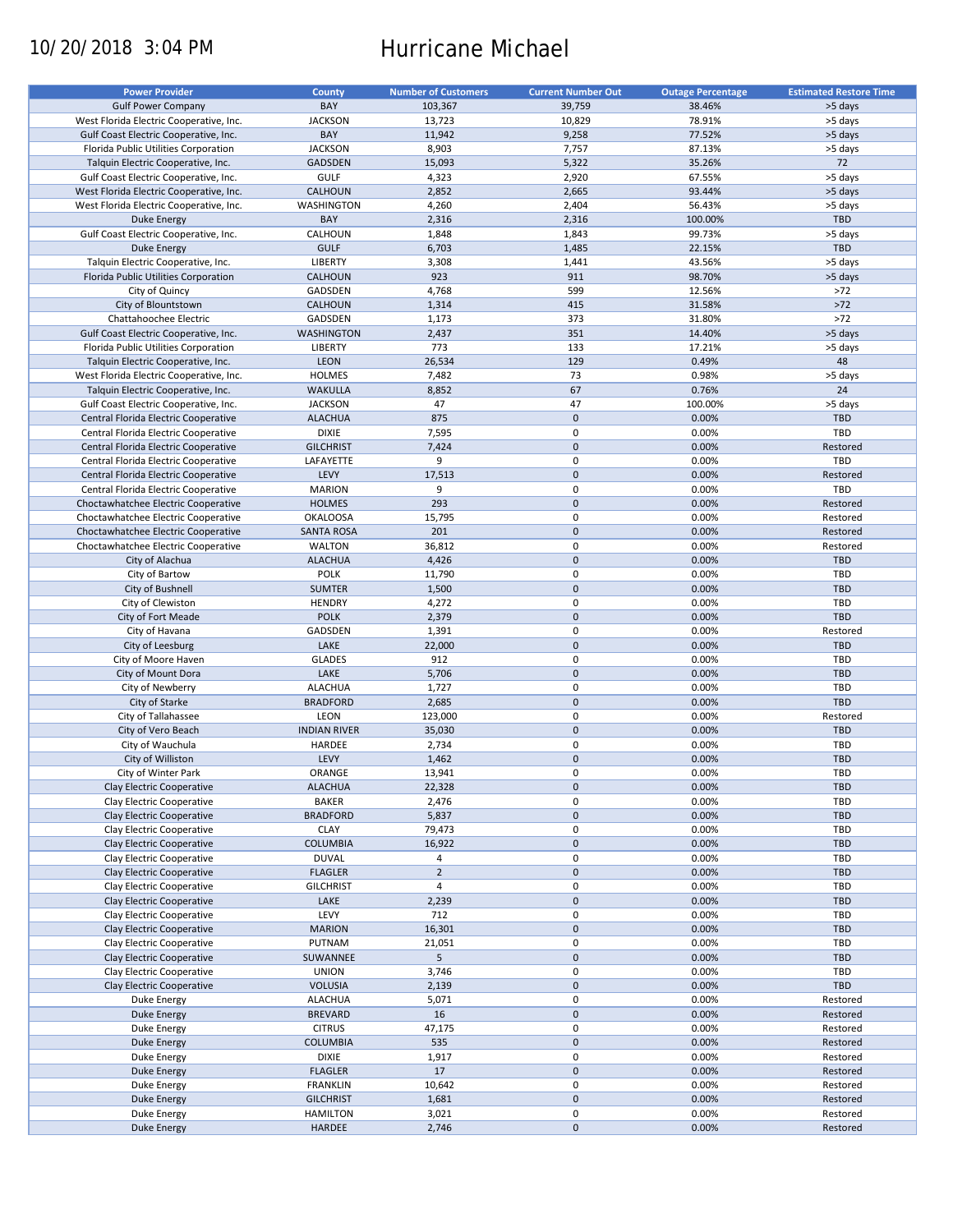### 10/20/2018 3:04 PM Hurricane Michael

| Duke Energy                                        | <b>HERNANDO</b>     | 11,823       | $\mathbf 0$ | 0.00% | Restored   |
|----------------------------------------------------|---------------------|--------------|-------------|-------|------------|
| <b>Duke Energy</b>                                 | <b>HIGHLANDS</b>    | 54,128       | $\mathbf 0$ | 0.00% | Restored   |
|                                                    | HILLSBOROUGH        | 24           | 0           |       |            |
| Duke Energy                                        |                     |              |             | 0.00% | Restored   |
| <b>Duke Energy</b>                                 | <b>JEFFERSON</b>    | 4,829        | $\mathbf 0$ | 0.00% | Restored   |
| Duke Energy                                        | LAFAYETTE           | 880          | 0           | 0.00% | Restored   |
| <b>Duke Energy</b>                                 | LAKE                | 85,247       | $\mathbf 0$ | 0.00% | Restored   |
|                                                    |                     |              |             |       |            |
| Duke Energy                                        | LEON                | 66           | 0           | 0.00% | Restored   |
| <b>Duke Energy</b>                                 | LEVY                | 3,840        | $\mathbf 0$ | 0.00% | Restored   |
|                                                    |                     | 4,037        | $\mathbf 0$ | 0.00% | Restored   |
| Duke Energy                                        | <b>MADISON</b>      |              |             |       |            |
| Duke Energy                                        | <b>MARION</b>       | 66,784       | $\mathbf 0$ | 0.00% | Restored   |
| Duke Energy                                        | ORANGE              | 370,927      | $\mathbf 0$ | 0.00% | Restored   |
|                                                    |                     |              | $\pmb{0}$   |       |            |
| <b>Duke Energy</b>                                 | <b>OSCEOLA</b>      | 48,545       |             | 0.00% | Restored   |
| Duke Energy                                        | PASCO               | 140,774      | $\mathbf 0$ | 0.00% | Restored   |
| <b>Duke Energy</b>                                 | PINELLAS            | 526,150      | $\mathbf 0$ | 0.00% | Restored   |
|                                                    |                     |              | $\mathbf 0$ |       |            |
| Duke Energy                                        | <b>POLK</b>         | 103,167      |             | 0.00% | Restored   |
| <b>Duke Energy</b>                                 | SEMINOLE            | 154,215      | $\mathbf 0$ | 0.00% | Restored   |
| Duke Energy                                        | <b>SUMTER</b>       | 10,453       | $\pmb{0}$   | 0.00% | Restored   |
|                                                    |                     |              | $\mathbf 0$ |       |            |
| <b>Duke Energy</b>                                 | SUWANNEE            | 833          |             | 0.00% | Restored   |
| Duke Energy                                        | <b>TAYLOR</b>       | 6,261        | $\pmb{0}$   | 0.00% | Restored   |
| <b>Duke Energy</b>                                 | <b>VOLUSIA</b>      | 81,049       | $\mathbf 0$ | 0.00% | Restored   |
|                                                    |                     |              |             |       |            |
| Duke Energy                                        | WAKULLA             | 7,063        | $\pmb{0}$   | 0.00% | Restored   |
| Escambia River Electric Cooperative, Inc.          | <b>ESCAMBIA</b>     | 3,452        | $\pmb{0}$   | 0.00% | TBD        |
| Escambia River Electric Cooperative, Inc.          | <b>SANTA ROSA</b>   | 7,544        | 0           | 0.00% | <b>TBD</b> |
|                                                    |                     |              |             |       |            |
| Florida Keys Electric Cooperative                  | <b>MONROE</b>       | 31,941       | $\mathbf 0$ | 0.00% | TBD        |
| Florida Power and Light Company                    | <b>ALACHUA</b>      | 1,245        | 0           | 0.00% | TBD        |
|                                                    |                     |              |             |       | <b>TBD</b> |
| Florida Power and Light Company                    | <b>BAKER</b>        | 5,516        | $\pmb{0}$   | 0.00% |            |
| Florida Power and Light Company                    | <b>BRADFORD</b>     | 4,070        | $\mathbf 0$ | 0.00% | TBD        |
| Florida Power and Light Company                    | <b>BREVARD</b>      | 312,828      | $\pmb{0}$   | 0.00% | <b>TBD</b> |
|                                                    |                     |              |             |       |            |
| Florida Power and Light Company                    | <b>BROWARD</b>      | 939,530      | $\pmb{0}$   | 0.00% | TBD        |
| Florida Power and Light Company                    | <b>CHARLOTTE</b>    | 116,579      | $\mathbf 0$ | 0.00% | <b>TBD</b> |
| Florida Power and Light Company                    | <b>CLAY</b>         | 910          | 0           | 0.00% | TBD        |
|                                                    |                     |              |             |       |            |
| Florida Power and Light Company                    | <b>COLLIER</b>      | 215,499      | $\mathbf 0$ | 0.00% | <b>TBD</b> |
| Florida Power and Light Company                    | COLUMBIA            | 14,144       | $\pmb{0}$   | 0.00% | TBD        |
| Florida Power and Light Company                    | <b>DESOTO</b>       | 16,855       | $\pmb{0}$   | 0.00% | <b>TBD</b> |
|                                                    |                     |              |             |       |            |
| Florida Power and Light Company                    | <b>DUVAL</b>        | 9            | $\pmb{0}$   | 0.00% | TBD        |
| Florida Power and Light Company                    | <b>FLAGLER</b>      | 59,608       | $\pmb{0}$   | 0.00% | <b>TBD</b> |
|                                                    |                     |              |             |       |            |
| Florida Power and Light Company                    | <b>GLADES</b>       | 3,508        | $\pmb{0}$   | 0.00% | TBD        |
| Florida Power and Light Company                    | HARDEE              | 33           | $\mathbf 0$ | 0.00% | <b>TBD</b> |
| Florida Power and Light Company                    | <b>HENDRY</b>       | 9,892        | $\pmb{0}$   | 0.00% | TBD        |
|                                                    |                     |              |             |       |            |
| Florida Power and Light Company                    | <b>HIGHLANDS</b>    | 519          | $\pmb{0}$   | 0.00% | <b>TBD</b> |
| Florida Power and Light Company                    | <b>INDIAN RIVER</b> | 57,796       | $\pmb{0}$   | 0.00% | TBD        |
|                                                    | LEE                 | 266,497      | $\mathbf 0$ | 0.00% | <b>TBD</b> |
| Florida Power and Light Company                    |                     |              |             |       |            |
| Florida Power and Light Company                    | MANATEE             | 188,203      | 0           | 0.00% | <b>TBD</b> |
| Florida Power and Light Company                    | <b>MARTIN</b>       | 94,739       | $\mathbf 0$ | 0.00% | <b>TBD</b> |
|                                                    |                     |              |             |       |            |
| Florida Power and Light Company                    | MIAMI-DADE          | 1,138,406    | $\mathbf 0$ | 0.00% | <b>TBD</b> |
| Florida Power and Light Company                    | <b>MONROE</b>       | 94           | $\mathbf 0$ | 0.00% | <b>TBD</b> |
| Florida Power and Light Company                    | NASSAU              | 22,701       | 0           | 0.00% | <b>TBD</b> |
|                                                    |                     |              |             |       |            |
| Florida Power and Light Company                    | OKEECHOBEE          | 20,142       | $\mathbf 0$ | 0.00% | <b>TBD</b> |
| Florida Power and Light Company                    | ORANGE              | 3            | $\mathbf 0$ | 0.00% | TBD        |
| Florida Power and Light Company                    | <b>OSCEOLA</b>      | $\mathbf{3}$ | $\pmb{0}$   | 0.00% | <b>TBD</b> |
|                                                    |                     |              |             |       |            |
| Florida Power and Light Company                    | PALM BEACH          | 750,041      | 0           | 0.00% | TBD        |
| Florida Power and Light Company                    | PUTNAM              | 20,144       | $\pmb{0}$   | 0.00% | TBD        |
|                                                    |                     |              | 0           |       |            |
| Florida Power and Light Company                    | SARASOTA            | 270,158      |             | 0.00% | TBD        |
| Florida Power and Light Company                    | SEMINOLE            | 55,586       | $\mathbf 0$ | 0.00% | <b>TBD</b> |
| Florida Power and Light Company                    | ST. JOHNS           | 91,015       | 0           | 0.00% | TBD        |
|                                                    |                     |              |             |       |            |
| Florida Power and Light Company                    | ST. LUCIE           | 129,369      | $\mathbf 0$ | 0.00% | <b>TBD</b> |
| Florida Power and Light Company                    | SUWANNEE            | 5,025        | 0           | 0.00% | TBD        |
| Florida Power and Light Company                    | <b>UNION</b>        | 1,637        | $\pmb{0}$   | 0.00% | <b>TBD</b> |
|                                                    |                     |              |             |       |            |
| Florida Power and Light Company                    | VOLUSIA             | 179,598      | 0           | 0.00% | TBD        |
| Florida Public Utilities Corporation               | NASSAU              | 15,989       | $\pmb{0}$   | 0.00% | Restored   |
|                                                    |                     |              |             |       | TBD        |
| Fort Pierce Utilities Authority                    | ST. LUCIE           | 27,630       | 0           | 0.00% |            |
| Gainesville (Gainesville Regional Utilities - GRU) | <b>ALACHUA</b>      | 94,473       | $\pmb{0}$   | 0.00% | <b>TBD</b> |
| Glades Electric Cooperative, Inc.                  | <b>GLADES</b>       | 3,015        | $\pmb{0}$   | 0.00% | TBD        |
|                                                    |                     |              |             |       |            |
| Glades Electric Cooperative, Inc.                  | <b>HARDEE</b>       | $\mathbf 0$  | $\pmb{0}$   |       | TBD        |
| Glades Electric Cooperative, Inc.                  | <b>HENDRY</b>       | 3,530        | $\pmb{0}$   | 0.00% | TBD        |
| Glades Electric Cooperative, Inc.                  | <b>HIGHLANDS</b>    | 7,321        | $\mathbf 0$ | 0.00% | <b>TBD</b> |
|                                                    |                     |              |             |       |            |
| Glades Electric Cooperative, Inc.                  | OKEECHOBEE          | 2,278        | 0           | 0.00% | TBD        |
| Green Cove Springs Electric                        | <b>CLAY</b>         | 3,889        | $\pmb{0}$   | 0.00% | TBD        |
| Gulf Coast Electric Cooperative, Inc.              | WALTON              | 100          | 0           | 0.00% | TBD        |
|                                                    |                     |              |             |       |            |
| <b>Gulf Power Company</b>                          | <b>ESCAMBIA</b>     | 152,984      | $\pmb{0}$   | 0.00% | Restored   |
| <b>Gulf Power Company</b>                          | HOLMES              | 2,572        | 0           | 0.00% | Restored   |
|                                                    |                     |              |             |       |            |
| <b>Gulf Power Company</b>                          | <b>JACKSON</b>      | 1,375        | $\pmb{0}$   | 0.00% | Restored   |
| <b>Gulf Power Company</b>                          | <b>OKALOOSA</b>     | 94,172       | 0           | 0.00% | Restored   |
| <b>Gulf Power Company</b>                          | <b>SANTA ROSA</b>   | 72,563       | $\pmb{0}$   | 0.00% | Restored   |
|                                                    |                     |              |             |       |            |